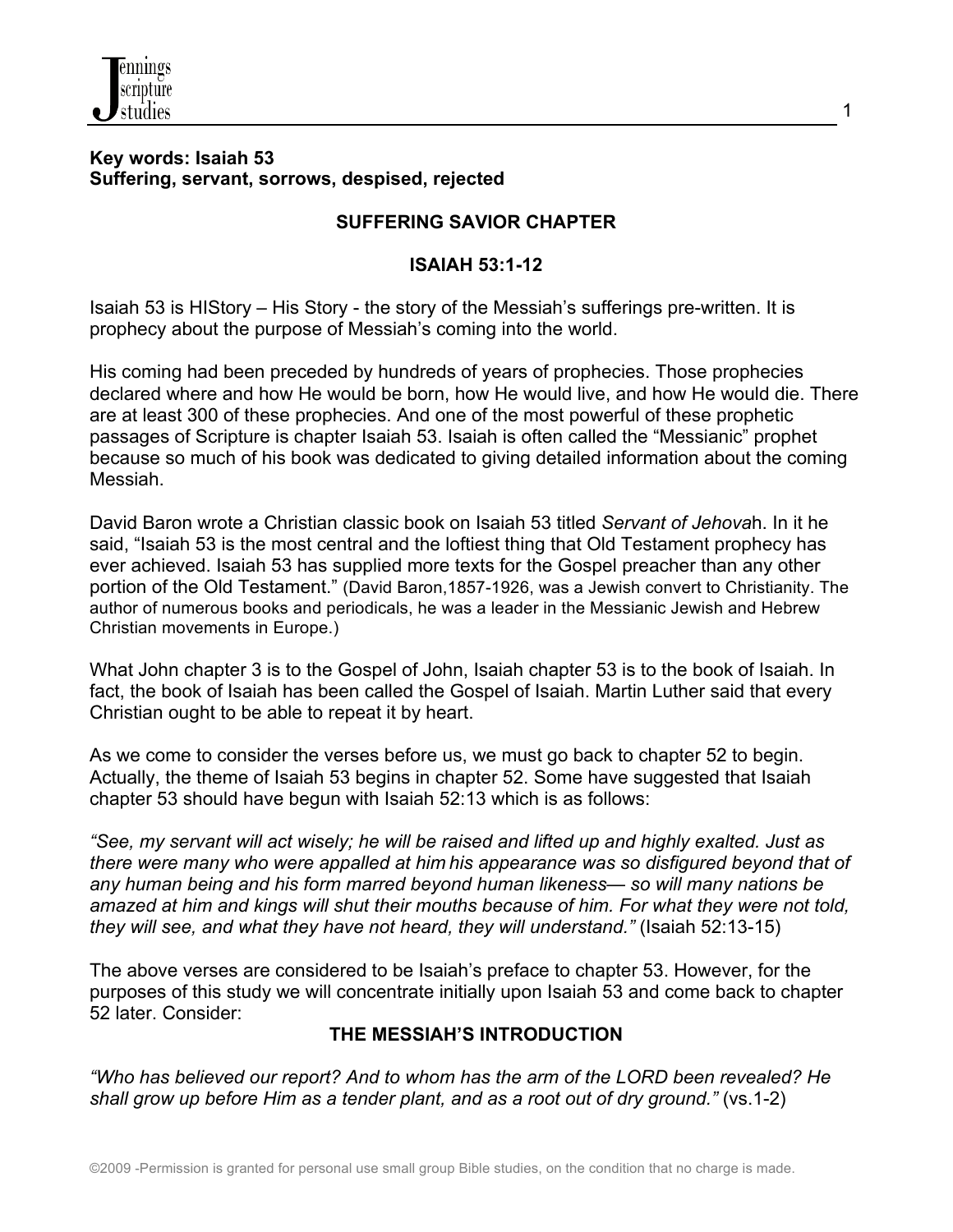

## *The Unbelief Concerning The Messiah.*

Isaiah poses a question at the beginning: *"Who has believed our report?"* There were few in Isaiah's day who believed what he had been reporting vocally and now was writing concerning the Messiah. Later, John reported that *"He was in the world, and the world was made through Him, and the world did not know Him. He came to His own, and His own did not receive Him."* (John 1:10-11) In all those intervening years between Isaiah and John, the unbelief of Israel continued. When Christ was born few expected Him to appear.

### *The Unique Entrance of The Messiah.*

Isaiah prophesied that Messiah would arise as a *"tender plant …. out of dry ground."* The statement speaks of the earthly beginnings of the Lord Jesus. Dare we suggest that the Virgin Birth of our Savior was an unlikely beginning from an unexpected source?

How could such a thing be? Do not overlook the following statement: *"To whom has the arm of the LORD been revealed?"* The words, *"The arm of the Lord"* occurs several times in Scripture. Isaiah 62:8 is one example: *"The LORD has sworn by His right hand and by the arm of His strength."* The phrase "*the arm of the Lord"* is an emblem of *"the power of the Lord."* The power of the Lord will accomplish the bringing of the Messiah into the world. Recall what the angel said to Mary: *"And the angel answered and said to her, "The Holy Spirit will come upon you, and the power of the Highest will overshadow you; therefore, also, that Holy One who is to be born will be called the Son of God*." (Luke 1:35)

The introduction of the Messiah by Isaiah is not like a modern-day press release of a celebrity is it? The world was indifferent to the birth of the babe who was born in obscurity, the child of a peasant woman. He grew up in an obscure village, where he worked in a carpenter's shop until he was thirty. "*A root out of dry ground."*

# **THE MESSIAH'S REJECTION**

*"He has no form or comeliness; and when we see Him, there is no beauty that we should desire Him. He is despised and rejected by men, a Man of sorrows and acquainted with grief. And we hid, as it were, our faces from Him; He was despised, and we did not esteem Him."* (vs.2b-3)

Look at how vividly this was fulfilled: *"And those who passed by blasphemed Him, wagging their heads and saying, "You who destroy the temple and build it in three days, save Yourself! If You are the Son of God, come down from the cross." Likewise the chief priests also, mocking with the scribes and elders, said, "He saved others; Himself He cannot save. If He is the King of Israel, let Him now come down from the cross, and we will believe Him. He trusted in God; let Him deliver Him now if He will have Him; for He said, 'I am the Son of God.'" Even the robbers who were crucified with Him reviled Him with the same thing."* (Matthew 27:39- 44)

Years ago a man who had been crippled earlier in life was cruelly mocked and nicknamed, "Old Rattle Bones" by a group of boys on the street. The leader of the group of ruffians was Freddie and he became quite worried one day when he saw the man whom he called "Old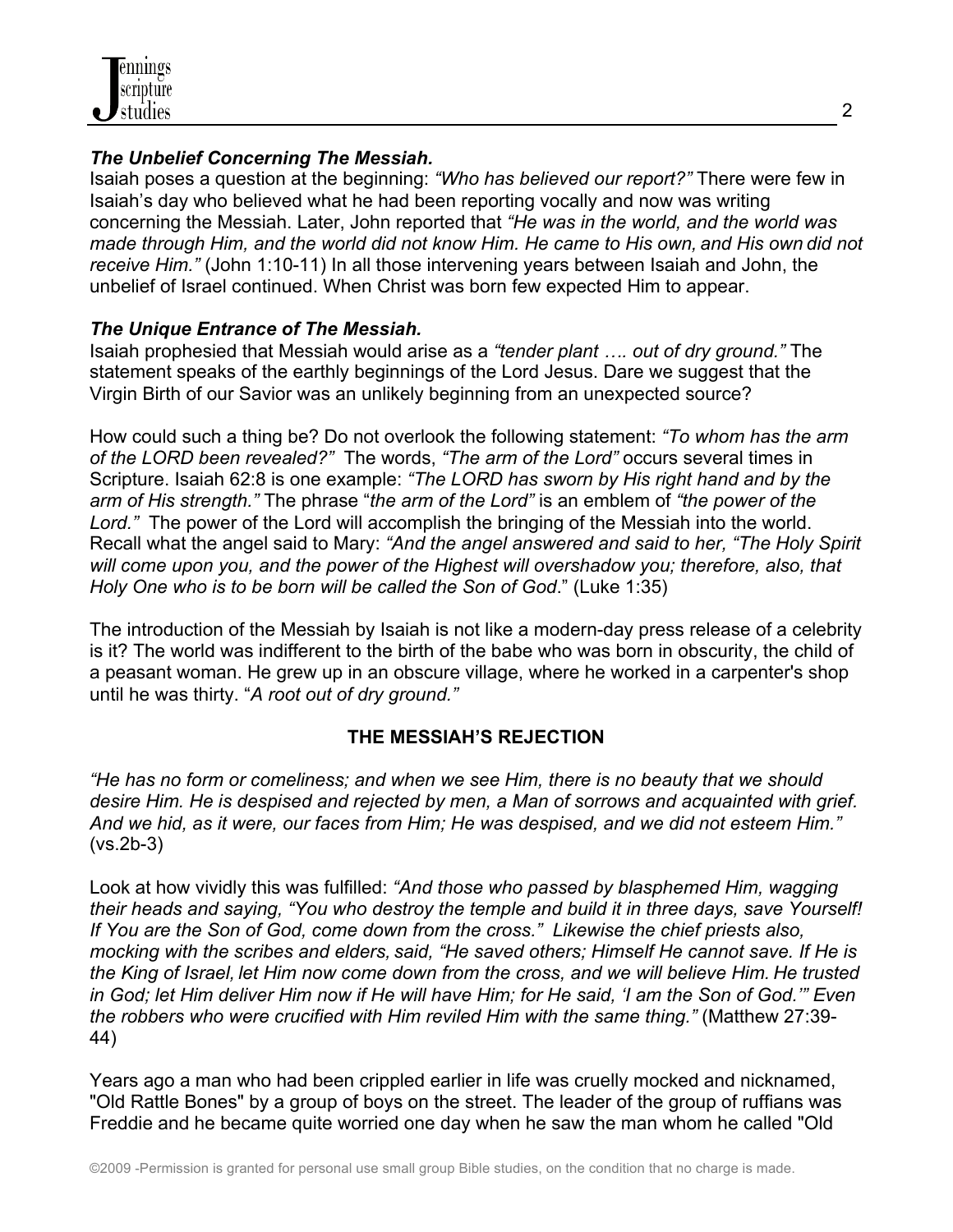Rattle Bones" headed to his house. Because his friends were with him the boy tried to hide his anxiety and called out, "Old Rattle Bones, see if I care if you talk to my mother." The man said, "You wouldn't call me names like that if you knew what caused my condition."

When he arrived at Freddie's house the boy's mother welcomed him in and she called for her son, Freddie, to come in to the house as well. The man said, "I came to tell you why I am crippled. You see years ago when you were just a baby, your nurse took you out in your carriage for a ride near the river. When she let go of the carriage handle for a moment, it suddenly began to careen down the hill. Before she could catch up with it the buggy plunged into the river. I jumped into the river and after a difficult struggle brought you safely to shore, but I left before anyone could ask my name. The water that day was frigid, and it aggravated my rheumatic condition. Now, 10 years later, I can scarcely hobble along." Freddie hung his head and began to cry. He recovered and said, "Thank you for saving me. And forgive me for calling you Old Rattle Bones. I didn't know who you were!"

The people of Jesus' day did not know who our Savior was and they despised and rejected Him even though He gave His life to save them from a far worse fate than physical death. He died to save us all from spiritual death.

### **Hallelujah, What A Savior!**

 "Man of sorrows! What a name For the son of God, who came Ruined sinners to reclaim! Hallelujah, what a Savior!

 Bearing shame and scoffing rude, In my place condemned he stood – Sealed my pardon with his blood: Hallelujah, what a Savior!"

#### **THE MESSIAH'S CRUCIFIXION**

This chapter is an unanswerable proof of the inspiration of the Bible and the divinity of Christ. Its predictions are so specific that no mere man could possibly have written them, nor fulfilled them.

Eighteen different words are used to describe the sufferings of the Servant of Jehovah, our Savior. Here is a list of the word: despised, rejected, sorrows, stricken, afflicted, smitten, wounded, bruised, chastisement, stripes, oppressed, slaughter, prison, judgment, cut off, death, poured out, visage marred.

The 12 verses of Isaiah 53 contain more sorrow, pain, suffering, anguish, travail, grief rejection, oppression and affliction than any other passage of similar length in the Bible. Franz Delitzsch, the German theologia said, "The whole passage looks as if it might have been written beneath the cross on Golgotha."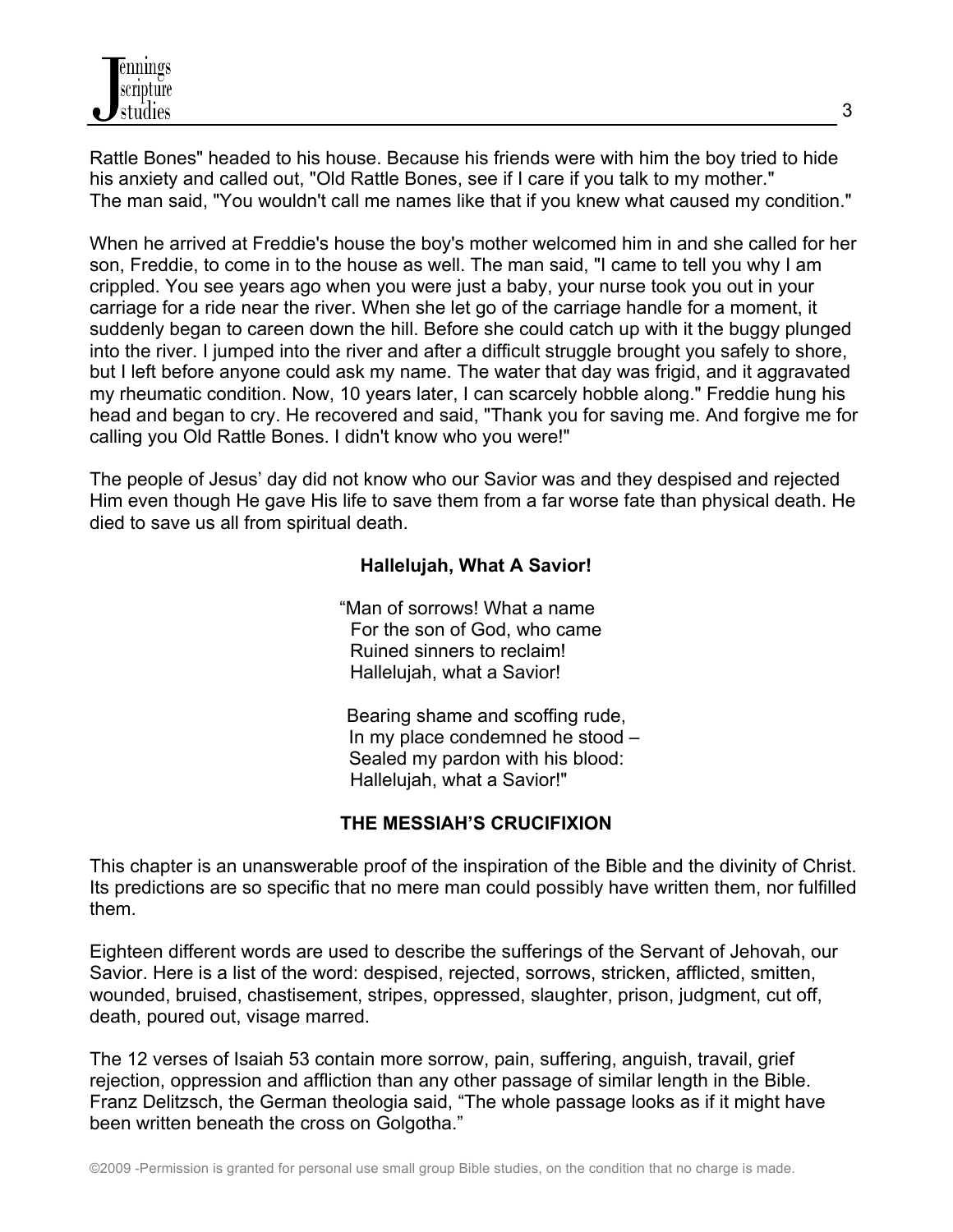As the prophet said, *"Surely He has borne our griefs and carried our sorrows; yet we esteemed Him stricken, smitten by God, and afflicted. But He was wounded for our transgressions, He was bruised for our iniquities; the chastisement for our peace was upon Him, and by His stripes we are healed."*

The Lord Jesus actually suffered every type of flesh wound known to medical science. Let us briefly consider each type of wound that He suffered for us:

# **The Contusion Wound.**

A contusion wound is produced by being struck with a blunt instrument or hand.

Mathew 26:67-68 says, *"Then they spat in His face and beat Him; and others struck Him with the palms of their hands, saying, "Prophesy to us, Christ! Who is the one who struck You?"*

John 18:22 – *"One of the officers who stood by struck Jesus with the palm of his hand….."*

Matthew 27:30 – *"They …. took the reed and struck Him on the head."*

# **The Laceration Wound.**

A laceration is produced by a tearing instrument. Lacerations in Jesus suffering were produced by scourging or whipping. The scourge was made of thongs each tipped with bone or metal. This was fulfilled as recoded in:

Matthew 27:26 – *"Then released he Barabbas unto them: and when he had scourged Jesus, he delivered him to be crucified."*

John 19:1 - *"Then Pilate therefore took Jesus, and scourged him."*

# **The Penetration Wound.**

A penetration wound is produced by a sharp pointed instrument. The crown of thorns produced this kind of wound upon the head of Jesus.

Matthew 27:29 - *"And when they had platted a crown of thorns, they put it upon his head…"*

John 19:2 - *"And the soldiers platted a crown of thorns, and put it on his head, and they put on him a purple robe …."*

# **The Perforation Wound.**

The perforation wound is similar to the penetration wound however, more severe. The perforation wound is produced by a piercing instrument. Perforating comes from a Latin word 'to pierce through.'

Psalm 22:16 – *"The assembly of the wicked have enclosed me: they pierced my hands and my feet."* Matthew 27:25 states, *"Then they crucified Him."* Crucifixion was the nailing of the hands and feet to a cross. The nails were driven into Jesus' hands and feet. They were driven between the bones, separating, perforating the flesh.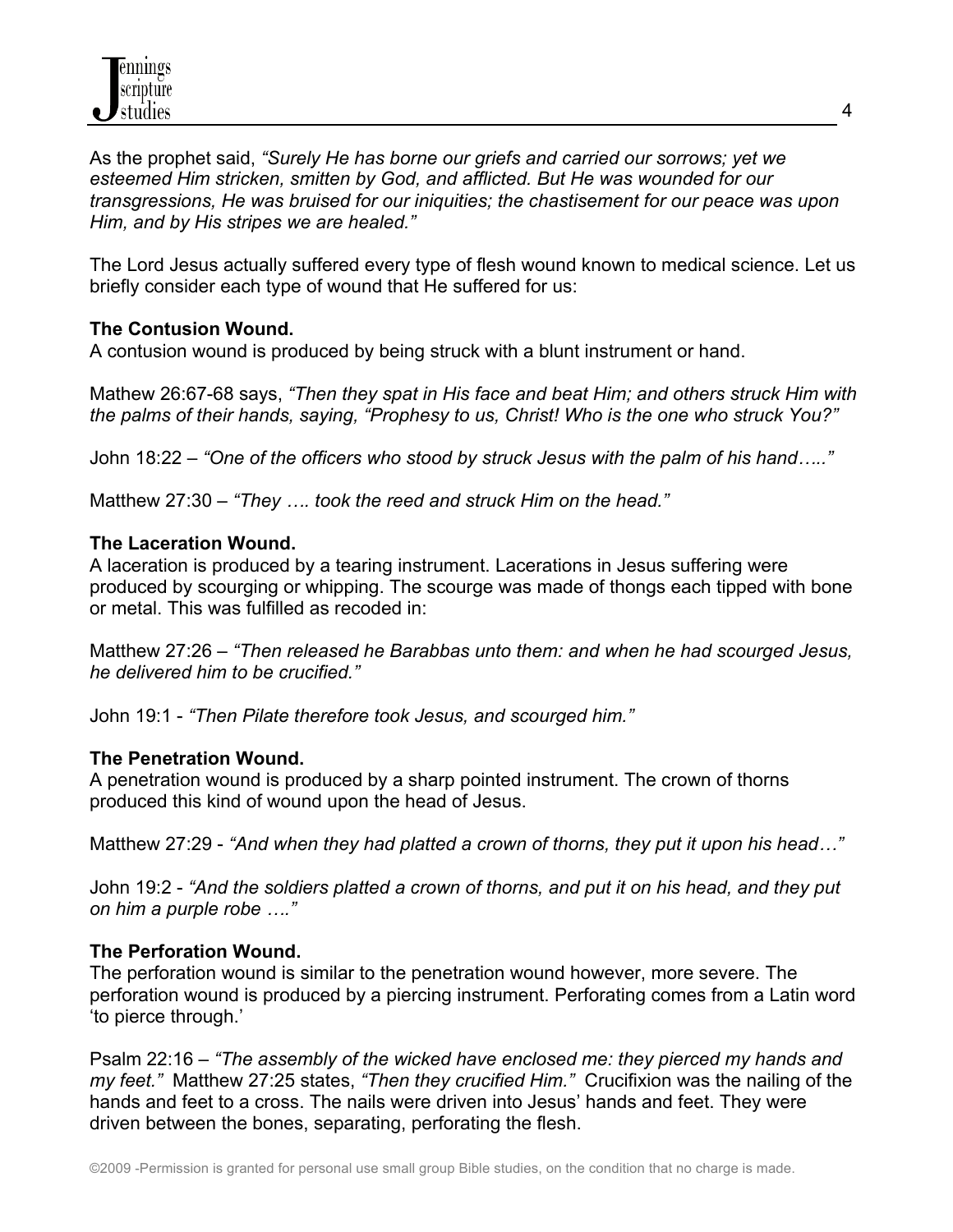

### **The Incision Wound.**

An incision is a deep cut produced by a sharp-edged instrument.

John 19:34 - *"One of the soldiers with a spear pierced his side, and forthwith came there out blood and water."*

This wound was the last one upon the body of Jesus and was inflicted by the Roman soldier to make certain that whatever life was present would be ended. This wound was quite large, for Jesus said to Thomas after His resurrection and upon His appearance in the Upper Room, *"Reach your hand here, and put it into My side. Do not be unbelieving, but believing."* (John 20:27)

All of this dreadful punishment was meted out to One who was innocent, perfectly sinless and supremely holy. The words of Isaiah explain it like this, *"He was wounded for our transgressions, He was bruised for our iniquities."* Christ became a curse for us to remove the curse from us.

> "Wounded for me, wounded for me, There on the cross he was wounded for me; Gone my transgressions, and now I am free, All because Jesus was wounded for me."

Attention, please! It was not the suffering of Christ that saves us! It was his death. He could have suffered and lived, but could not have saved. He suffered and bled and died and He died a bleeding death. It is the slain Lamb of God who saves us!

When Charles Spurgeon lay on his deathbed, he testified to a friend, "My theology now is found in four little words: "Jesus died for me. I don't say this is all I would preach if I were to be raised up again, but it is more than enough for me to die upon."

In the famous painting of the crucifixion by Rembrandt, attention is drawn first to the dying Savior. Then, as you notice the crowd gathered around that scene at Calvary, you are impressed by the various attitudes and actions of the people involved in putting the Son of God to death. Finally your eyes drift to the edge of the picture and catch sight of a lone figure almost hidden in the shadows. This figure is the artist himself, for Rembrandt realized that his sins had helped nail Jesus to the cross!

Let us say in worship and adoration, like Thomas, "*My Lord and My God!"* (John 20:28)

# **THE MESSIAH'S EXALTATION**

We saw at the beginning that Isaiah began his description of the Suffering Savior back in chapter 52:13. He said, *"…. he will be raised and lifted up and highly exalted."* (Isaiah 52:13) This explicit prophecy, that the Suffering Messiah would be *"raised and lifted up and highly exalted,"* predicts His resurrection. No resurrection, no exaltation.

Isaiah 53 concludes in part as follows: *"Yet it was the LORD's will to crush him and cause*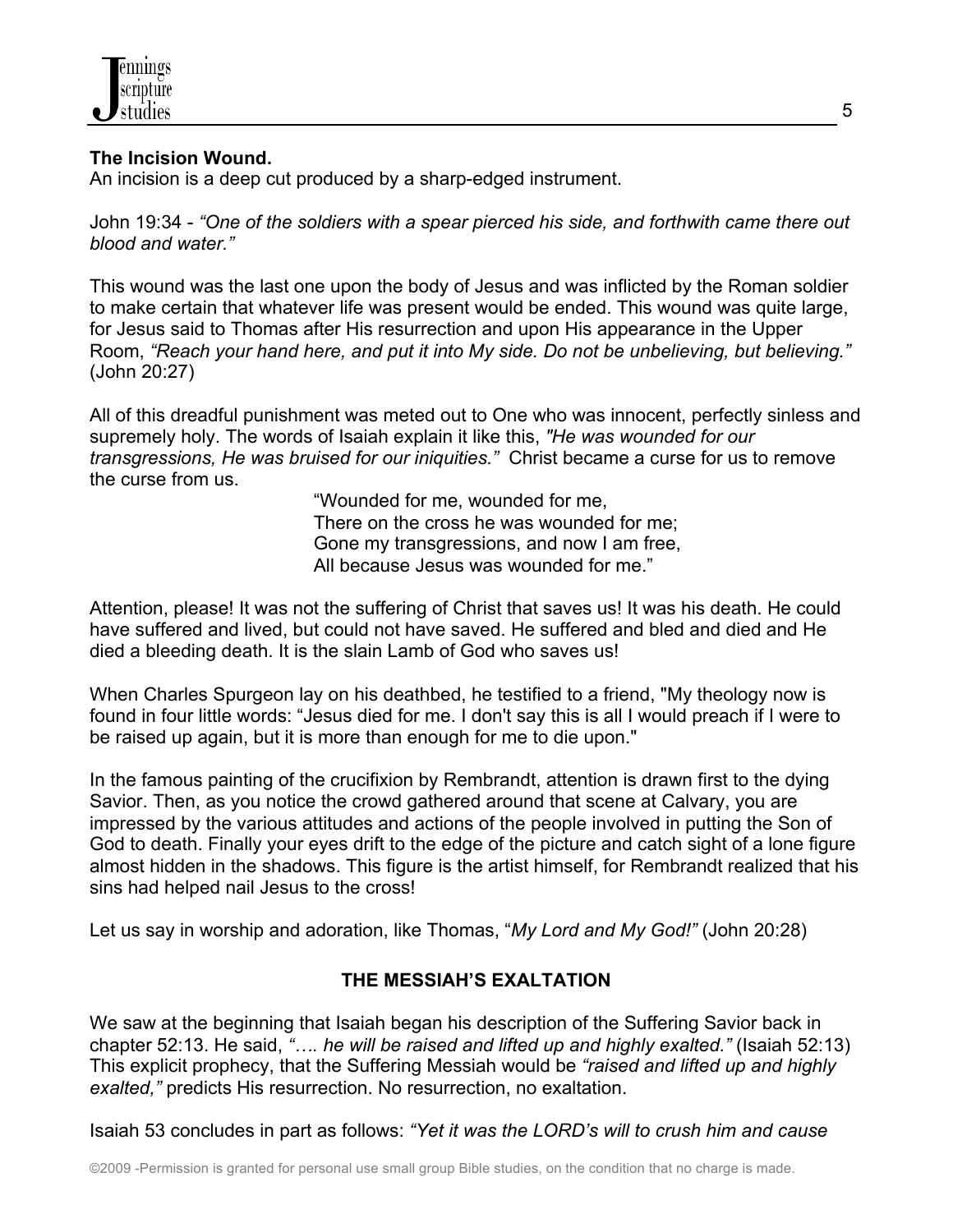*him to suffer, and though the LORD makes his life an offering for sin, he will see his offspring and prolong his days, and the will of the LORD will prosper in his hand. After he has suffered, he will see the light of life and be satisfied …… Therefore I will give him a portion among the great, and he will divide the spoils with the strong…."* (Isaiah 53:10-12)

John Piper comments: "In verse 10, after saying that the Servant gives himself as a guilt offering, Isaiah says, "He will see his offspring, he will prolong his days." This surely means that after he dies as an offering for sin, he lives again with "length of days." The same way at the beginning of verse 11 after the anguish of his soul, Isaiah says, "He will see it and be satisfied." He does not go out of existence, or enter into the place of the dead in misery. He is alive to see and be satisfied with what his death has wrought. He will be raised. Again in verse 12, after saying at the end of verse 11 that he bears the iniquities of others, Isaiah then says in verse 12, "Therefore, I will allot him a portion with the great." He has been a faithful sin-bearer in death; therefore he will be among the great in life."

The witness of the New Testament declares His resurrection and subsequent exaltation: *"He humbled Himself and became obedient to the point of death, even the death of the cross. Therefore God also has highly exalted Him and given Him the name which is above every name, that at the name of Jesus every knee should bow, of those in heaven, and of those on earth, and of those under the earth, and that every tongue should confess that Jesus Christ is Lord, to the glory of God the Father."* (Philippians 2:8-11)

He has been exalted by His Father who raised Him from the dead, gave Him glory, placed Him at His own right hand, gave Him all power in heaven and in earth and committed all judgment into His hands.

#### **Conclusion**

When Isaiah talks about the suffering, the sorrow, and the satisfaction for sin, it is all "*he,*" and "*him"* because He, Jesus Christ, did everything! However, when Isaiah talks about the benefits of the Savior's sufferings, it is *"we"* and *"our*." We get all the benefits of God's free grace for Jesus came to pay a debt He did not owe, because we owed a debt we could not pay! Yes, God has done everything possible for our salvation. *"He spared not His own Son for us.*"

What does that sacrifice mean to you? Have you believed on Him whom the Father sent? Have you accepted by faith that work of redemption made possible through Christ's sacrifice and the shedding of His blood? His judgment was ours. He was our substitute. Trust the Savior today.

In Acts 8 is the story of a man who trusted Christ as his Savior. The man was the treasurer of the Queen of Ethiopia who had been to Jerusalem and was riding home in his chariot. An angel told the evangelist Philip to go talk with this man. Philip approached the chariot and overheard the man reading from the book of Isaiah – from Isaiah chapter 53!

The treasurer invited Philip to ride in the chariot with him. When he read the following, *"He was led like a sheep to the slaughter, and as a lamb before the shearer is silent, so he did not*